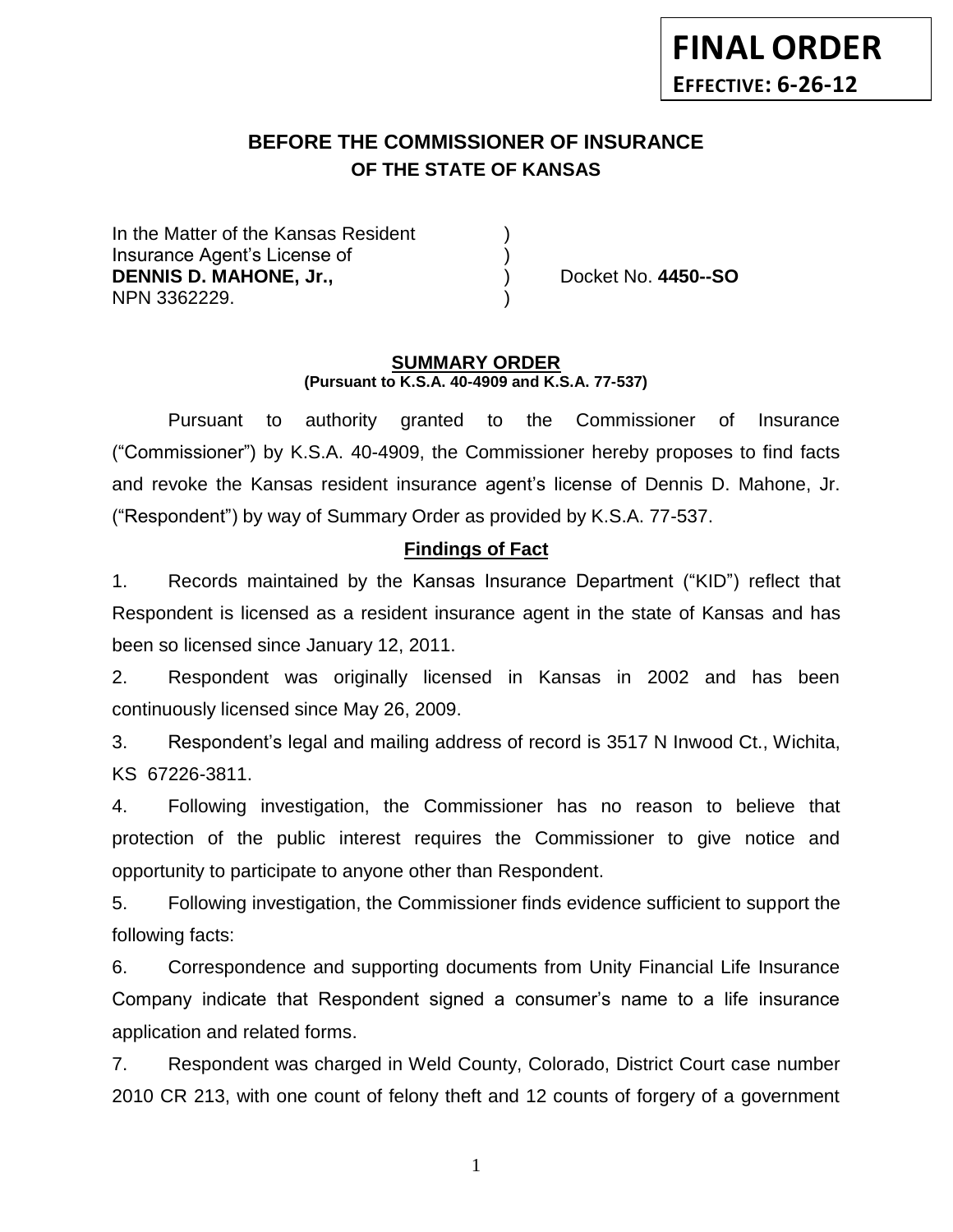issued document in connection with fraudulent claims for unemployment benefits from August 6, 2006, through January 10, 2007.

8. On January 13, 2011, Respondent entered a guilty plea to felony theft.

9. On March 3, 2011, Respondent was granted a deferred sentence, placed on supervised probation for 24 months, ordered to pay restitution of \$14,524.50, and assessed costs of the action and supervision.

10. Respondent remains under probation supervision in Sedgwick County, Kansas.

11. Respondent did not report the conviction to KID within 30 days as required by K.A.R. §40-7-9(d) and has not reported it to date.

12. By letter dated May 16, 2012, and addressed to Respondent at his address of record, counsel for KID invited Respondent to reply in writing by mail or email if he disputed the foregoing facts.

13. To date, Respondent has not replied, and the letter has not been returned; thus, the facts are deemed to be undisputed.

### **Applicable Law**

14. K.S.A. 40-4909(a) provides, in relevant part:

"The commissioner may deny, suspend, revoke or refuse renewal of any license issued under this act if the commissioner finds that the applicant or license holder has . . .

(2) Violated: (A) Any provision of chapter 40 of the Kansas Statutes Annotated, and amendments thereto, or any rule and regulation promulgated thereunder; . . .

(6) Been convicted of a misdemeanor or felony. . . .

(8) Used any fraudulent, coercive, or dishonest practice or demonstrated any incompetence, untrustworthiness or financial irresponsibility in the conduct of business in this state or elsewhere. . . .

(10) Forged another person's name to an application for insurance or to any document related to an insurance transaction." K.S.A. 2011 Supp. 40-4909(a).

15. K.A.R. §40-7-9 requires a licensee to report criminal convictions to the Commissioner within 30 days of the occurrence. K.A.R. §40-7-9(d).

16. In addition, the Commissioner may revoke any license issued under the Insurance Agents Licensing Act if the Commissioner finds that the interests of the insurer or the insurable interests of the public are not properly served under such license. K.S.A. 2010 Supp. 40-4909(b).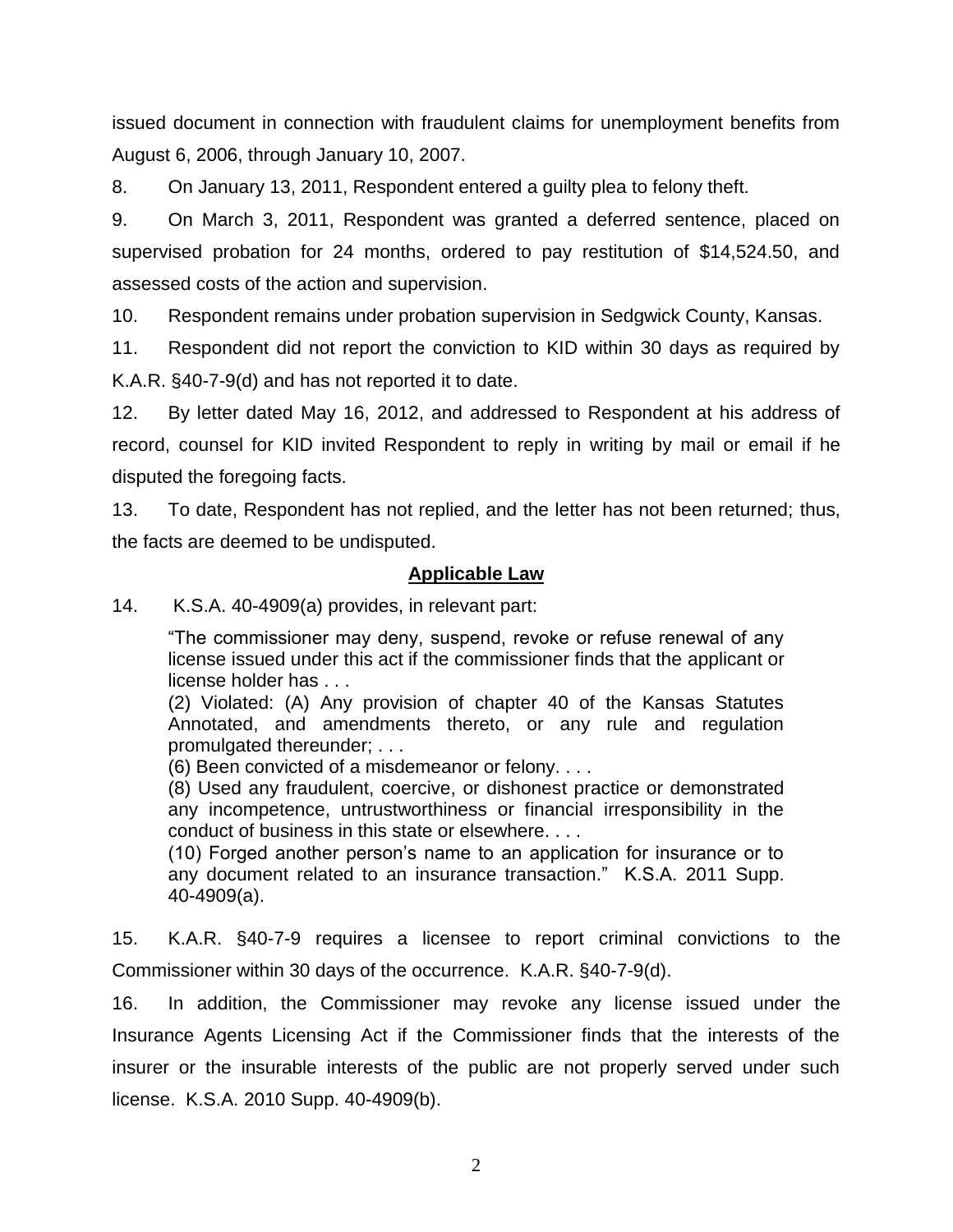### **Conclusions of Law**

17. The Commissioner has jurisdiction over Respondent as well as the subject matter of this proceeding, and such proceeding is held in the public interest.

18. The Commissioner finds that Respondent's license may be revoked pursuant to K.S.A. 40-4909(a)(6) because Respondent has been found guilty of a felony.

19. The Commissioner finds that Respondent's license may be revoked pursuant to K.S.A. 40-4909(a)(2)(A) because Respondent has failed to report the conviction as required by K.A.R. §40-7-9(d).

20. The Commissioner finds that Respondent's license may be revoked pursuant to K.S.A. 40-4909(a)(10) because Respondent has forged another person's name on an insurance application and other insurance documents.

21. Finally, the Commissioner finds that Respondent's license may be revoked pursuant to K.S.A. 40-4909(a)(8) because, in entering his plea in the Colorado criminal case, Respondent has admitted fraudulent and dishonest conduct.

22. Based on the foregoing findings, the Commissioner concludes that sufficient grounds exist for the revocation of Respondent's insurance agent license pursuant to K.S.A. 2010 Supp. 40-4909(a).

23. Further, the Commissioner finds that Respondent's license should be revoked pursuant to K.S.A. 40-4909(b) because it is not serving the interests of the insurer or the insurable interests of the public.

24. Based on the facts and circumstances set forth herein, it appears that the use of summary proceedings in this matter is appropriate, in accordance with the provisions set forth in K.S.A. 77-537(a), in that the use of summary proceedings does not violate any provision of the law, the protection of the public interest does not require the KID to give notice and opportunity to participate to persons other than Respondent, and after investigation, KID believes in good faith that the allegations will be supported to the applicable standard of proof.

### **Policy to be Served**

Before issuing an insurance agent license, the Commissioner must determine that the applicant is qualified and has not committed any act that would be grounds for denial, suspension, or revocation. K.S.A. 40-4905(b). Further, the Commissioner may

3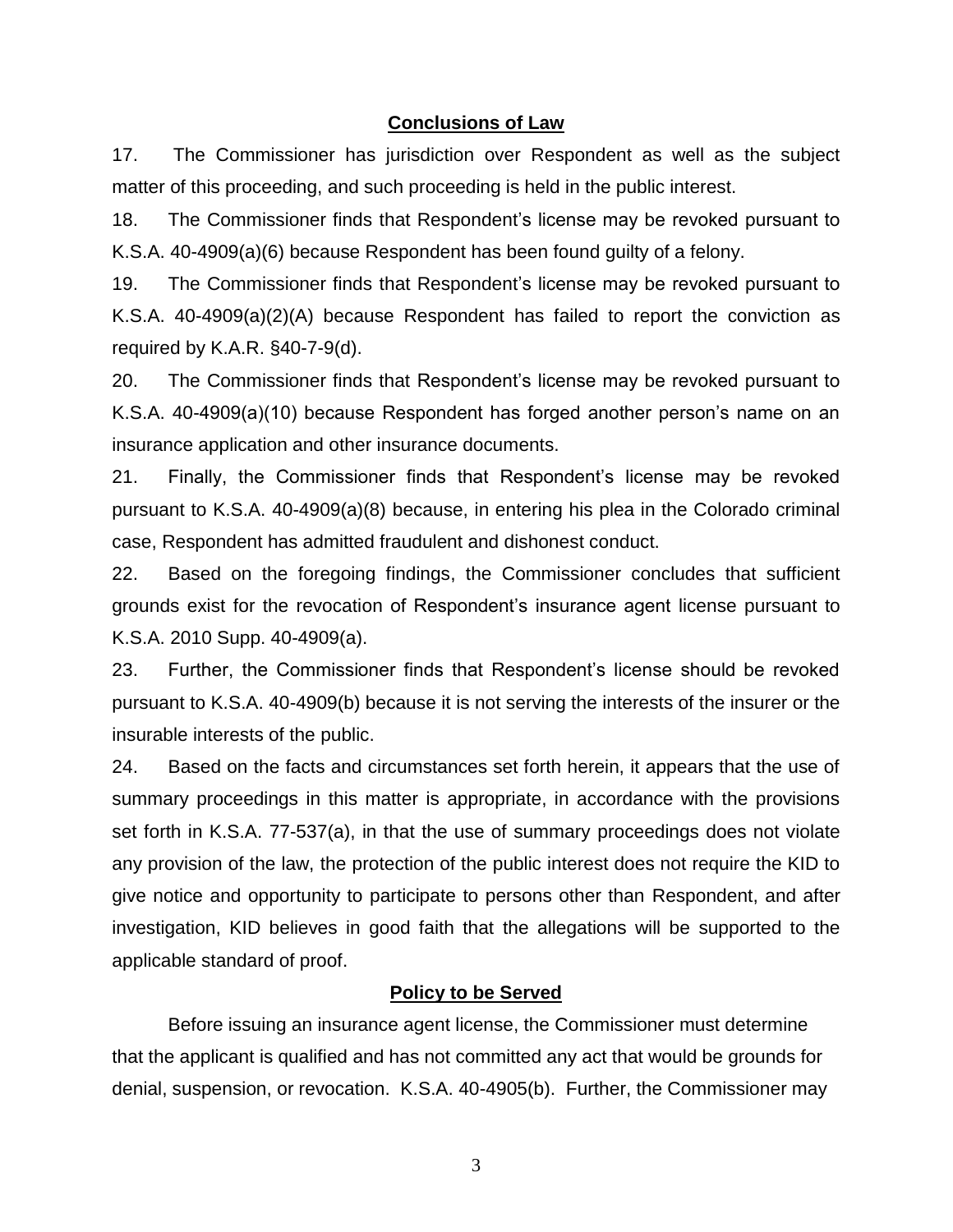revoke any license issued under the Insurance Agents Licensing Act if the Commissioner finds that the interests of the insurer or the insurable interests of the public are not properly served under the license. The following action is appropriate to promote the security and integrity of the insurance business and protect insurance consumers by licensing, or continuing to license, persons or entities to sell, solicit, or negotiate insurance in the State of Kansas only if their conduct indicates they are both qualified and trustworthy.

**THE COMMISSIONER OF INSURANCE THEREFORE ORDERS** that the Kansas resident insurance agent's license of **DENNIS D. MAHONE, Jr.,** is hereby **REVOKED,** and **DENNIS D. MAHONE, Jr.,** shall **CEASE and DESIST** from the sale, solicitation, or negotiation of insurance, receiving compensation deriving from the sale, solicitation, or negotiation of insurance conducted on and after the effective date of this order, or performing any act toward the solicitation of or transaction of any business of insurance from and after the effective date of this order.

**It is further ordered**, pursuant to KSA 77-415(b)(2)(A), that this order is designated by KID as precedent.

## **IT IS SO ORDERED THIS \_\_8th\_\_ DAY OF JUNE 2012, IN THE CITY OF TOPEKA, COUNTY OF SHAWNEE, STATE OF KANSAS.**



\_/s/ Sandy Praeger\_\_\_\_\_\_\_\_\_\_\_\_\_\_\_\_ Sandy Praeger Commissioner of Insurance

BY:

\_/s/ Zachary J.C. Anshutz\_\_\_\_\_\_\_\_\_\_\_ Zachary J.C. Anshutz General Counsel